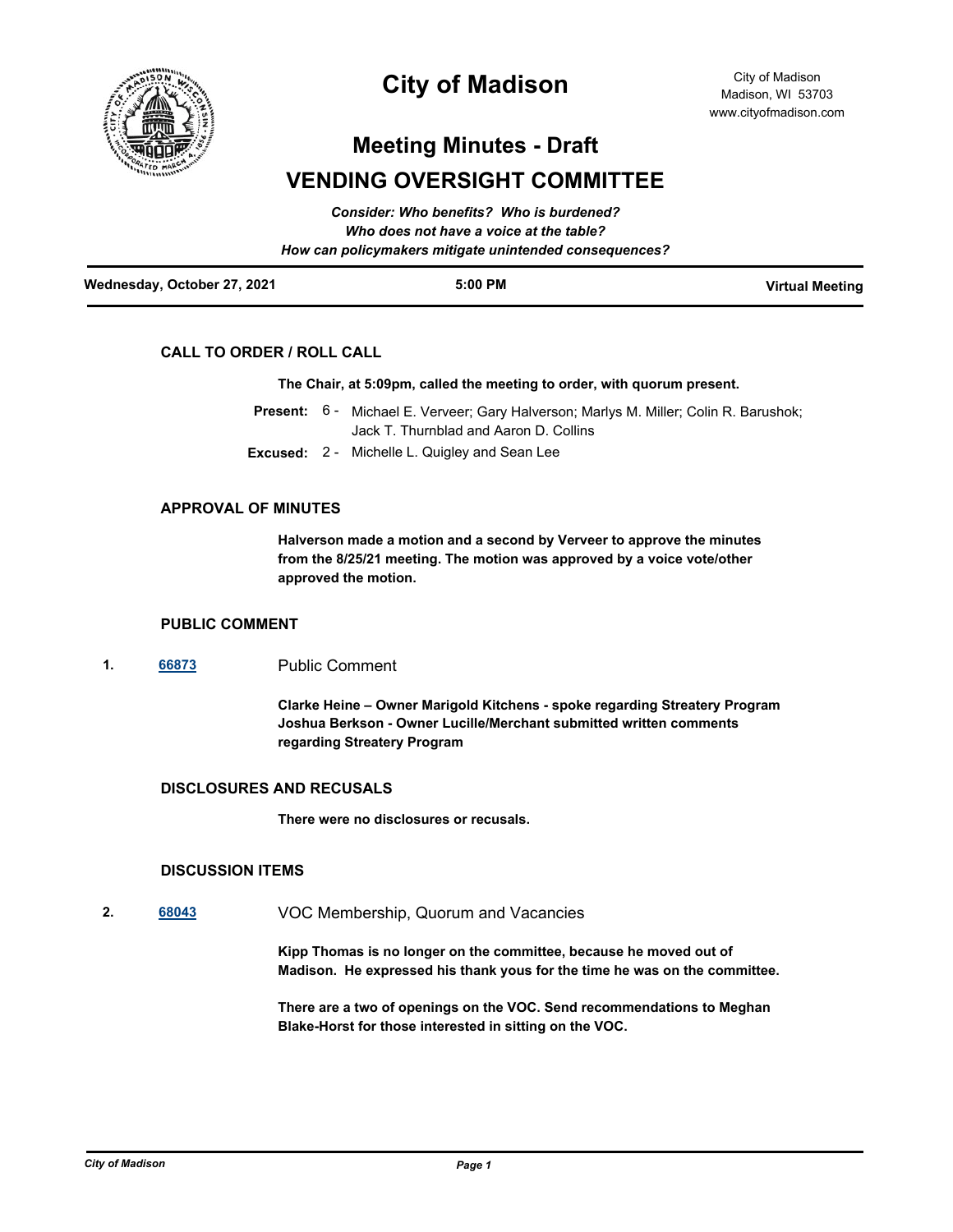## **3. [67054](http://madison.legistar.com/gateway.aspx?m=l&id=/matter.aspx?key=79059)** Streatery review and discussion

**Discussion only, no action items. Streatery presentation by Street Vending Staff.** 

**Current outstanding policy questions reviewed:**

**Pedestrian sidewalk width"**

**- Café pedestrian path from 6 to 7 ft. Lateral expansion. For the entire city.**

**- Concerns related to decreasing space if a business has been at the 6' minimum.** 

**- What is the terrace size, width? How to gauge the question. Making a blanket recommendation doesn't work for all. Problems.**

**- Why 7ft?**

**6ft is ADA requirement. 7 would allow more space. To alleviate pedestrian congestion. Not one consistent sidewalk.** 

**-Have it based on sidewalk size. Would one foot make a difference?**

#### **Lateral expansion?**

**-Makes since to have lateral expansion with neighbors permission. Only one complaint. Worked out well. Should be made permanent in all directions.** 

**-Did staff team consider different sidewalk widths? Staff didn't discuss street by street, only a standard. This has been a suggestion. More discussion coming. Must have written permission.** 

**- How does it work with bike rack and benches. Can the city move them? Depends on the amenity. Planter is easy, kiosk can't be moved. Bike racks and benches are harder to move. They have been moved. Currently case by case**

**- Some won't have an option to expand. My big questions. Some may lose space. A pedestrian mall into the street would allow for an expansion.** 

**- As a pedestrian. Would be worth it on State St to consider 7ft on a block-by-block basis. The tradeoff is allow for the lateral expansion, if the best interest if the agreements are vetted before a dispute. Lateral expansions before approval granted, permission letters in hand. Tenant permission vs. property owner. Are considering having both permission. To be proactive is best.**

**During the COVID era, lots of business are telling people to eat outside, now taking away space, being able to move lateral or not is taking money away from people.** 

**Remediation is to keep it at 6ft. If we expand laterally, we should have it at 50%.**

**Proposed fee structure:**

**- Traffic engineering has given guidance for delineators and safety. No recommendations for equipment. Some streets won't be allowed based on traffic volume. Not alternate street parking.**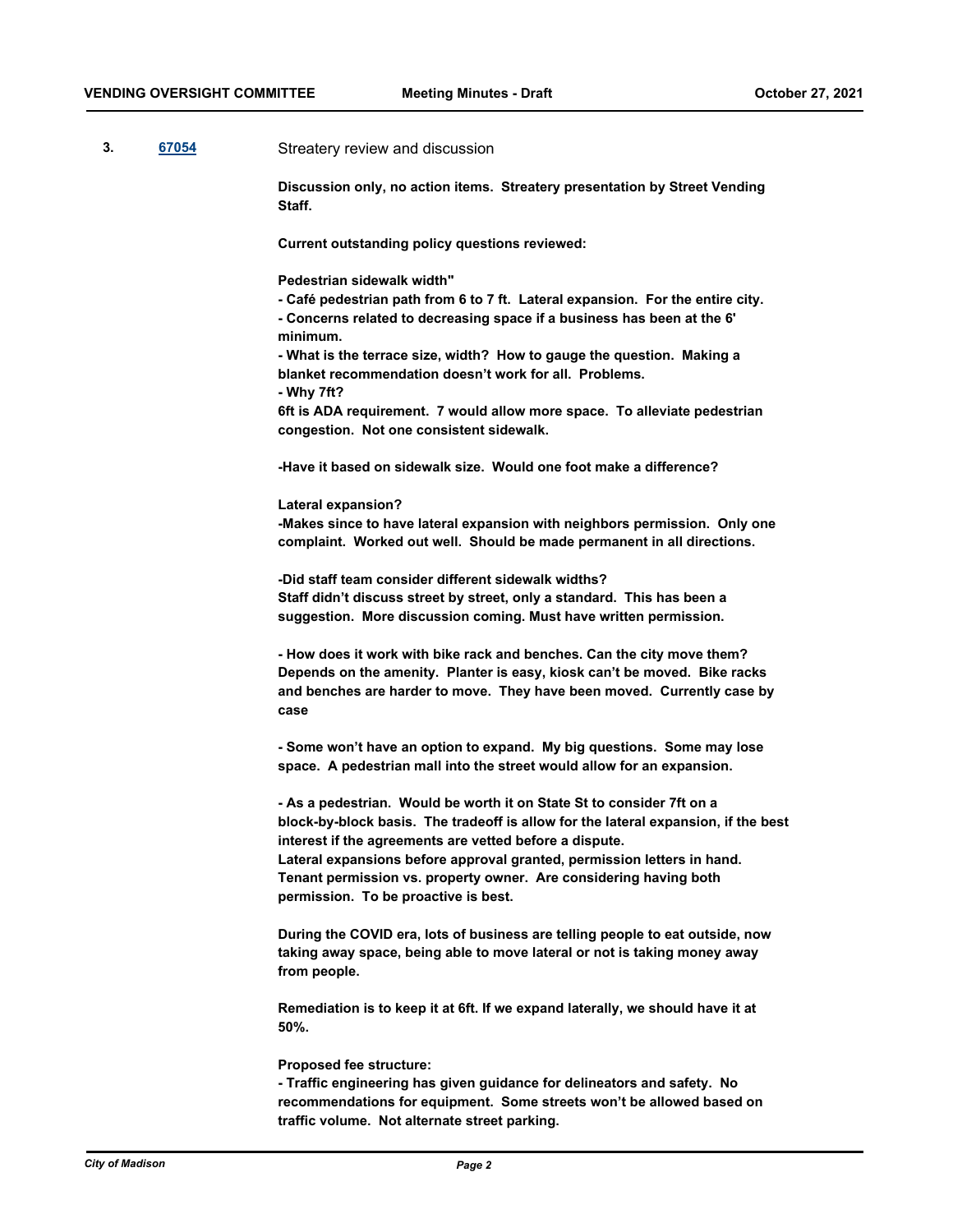**- Slide with data was presented. Not proposing to make changes to fees on the sidewalk only in the parking lanes. Add \$2 per square foot for in the parking lane.** 

**- New fees? Flat fee across the board. Only allow certain hours. Some businesses only open for certain hours. Seasonal Streatery is being proposed with a winter add on if a business is interested. Logistical challenge for splitting up the day.** 

**- What would existing businesses think of the fees? Financially reasonable compromise for fees. We can't expand, but this is reasonable. Good argument for this.**

**- Fees are OK. Concerned about traffic flow and lack of parking for those that park downtown. Chronic problem.** 

**- Fees seem low, could consider recouping more, maybe not 100%. Citizens who pay parking fees.** 

**- Impact on parking utility, policies – fees slide. All program costs are covered by the fees. Don't want a profit or a loss. Increased fees and added additional staff. BID grant paid by fees. General fund gets the funds. More money to the mall crew. Effort to look at costs, BID annual cost, Mall maintenance, and other City costs.** 

**Additional \$2 would be to cover City costs, yes. Parking would have their revenue in the winter with the proposal that the Streatery closes, Nov-April. Pre-Covid number and projections would not cover 100%.** 

**- If TE is OK, then OK. Staff team to do an analysis to make sure we are covering both SV staff, TE fees, BID programming, Mall maintenance, LN vending locations. Fees are equitable because they cover all of the costs. Make sure the program is not subsidized by the General fund. Look at, moving forward. Example State St. Brats has a lease or privilege in streets. Wando's example would have some equity issues. Same with Colectivo. What does Brats pay to compare.** 

**Staff will look into both.**

#### **Storage Policies:**

**Number one question from businesses is about allowing items to be stored in the right of way overnight. Most business have been following. During COVID less compliance. Equity with those that could not compared to those that could in a parking lane. Number one thing we have heard from operators. City operations are challenged.** 

**- I see the pros of this for Ian's. Also cons, safety, make sure it's locked, that it's not used for destruction, theft. Operational, property damage, staff, that would be great.** 

**- Challenge to have enough staff to operate and we should make allowances.** 

**- Timeline when most cafes close up? I get the labor issue. Concerned the equipment would be damaged, stolen, stupid thing happening. Different rules for heaters, need to be stored securely.**